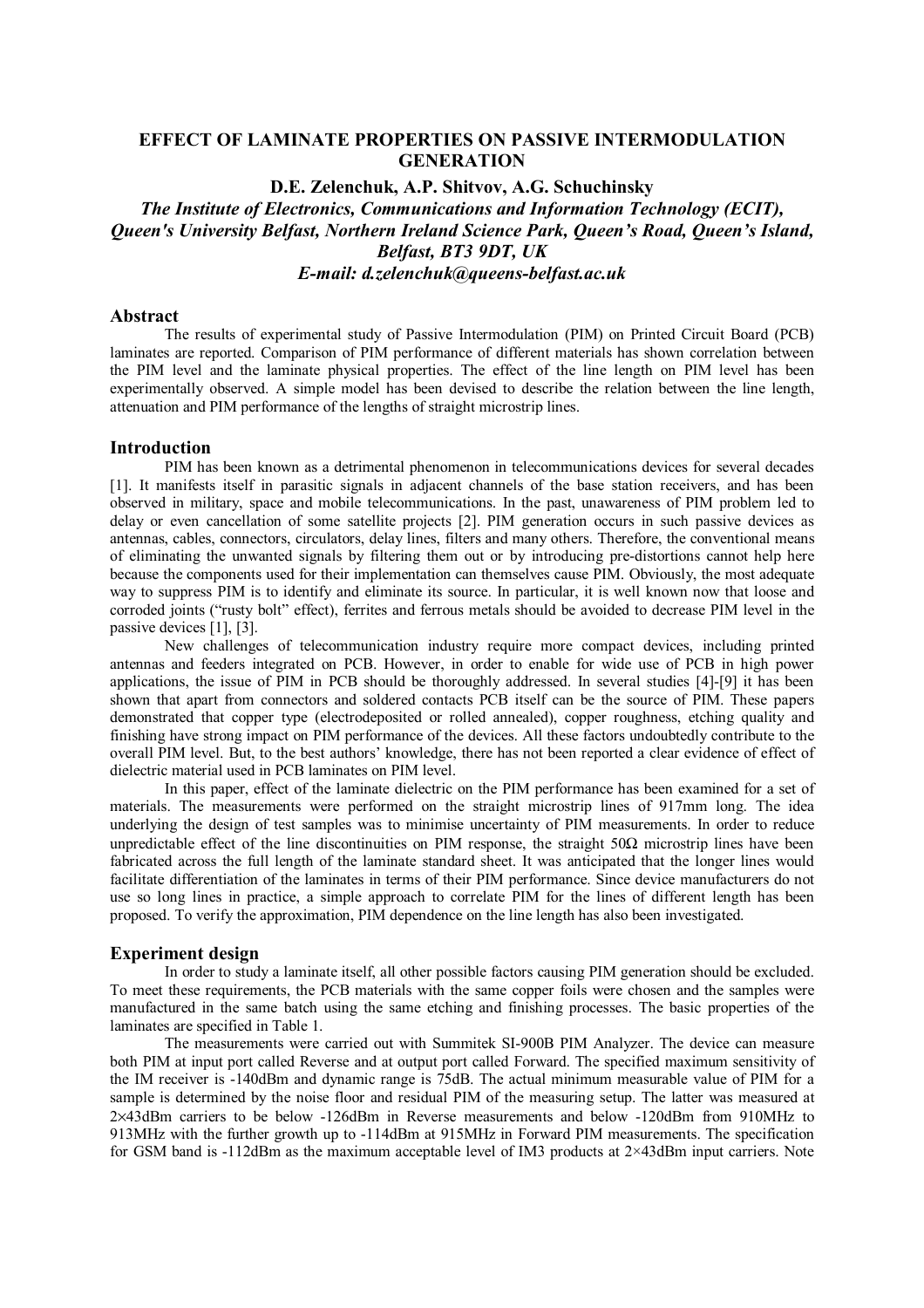that this PIM level is specified for the whole system, and it is difficult to predict contribution of individual components. Nevertheless, keeping PIM of every component below the specified threshold is of great importance for the system performance.

Each board in the study contained three samples of  $50\Omega$  microstrip lines. All the lines were visually inspected and no cracks, scratches and traces of finishing defects had been found. Two different techniques were used for launching signals to the lines: direct cable launch using specially designed coaxial-to-microstrip transitions and edge-mount DIN 7/16 connectors. The cable assemblies were certified at 2×43dBm carriers to have the residual IM3 below -122dBm in GSM band. Three lines per board with different launches have been used to assess the effects of assembly and launchers.

**Table 1. Properties of the examined materials, (a) – value at 10GHz, (b) – value at 1.9GHz, (\*) – Supplier 1, (\*\*) – Supplier 2.** 

| Part#   | Composition                                    | DK      | DF        | <b>Moisture</b><br>Absorption% | <b>Substrate</b><br>thickness, mm |
|---------|------------------------------------------------|---------|-----------|--------------------------------|-----------------------------------|
| $L1*$   | resin-impregnated<br>Cured<br>woven fibreglass | 3.00(a) | 0.0034(a) | 0.8                            | 0.76                              |
| $1.2**$ | PTFE Woven Glass                               | 3.00(a) | 0.0030(a) | < 0.02                         | 0.76                              |
| $L3**$  | PTFE Woven Glass                               | 3.00(a) | 0.0026(a) | < 0.16                         | 0.76                              |
| $L4**$  | PTFE Ceramic Woven Glass                       | 3.00(b) | 0.0014(b) | < 0.02                         | 0.76                              |
| $L5**$  | PTFE Woven Glass                               | 2.17(a) | 0.0009(a) | < 0.02                         | 0.76                              |
| $L6**$  | PTFE Woven Glass                               | 2.50(a) | 0.0019(a) | < 0.02                         | 1.58                              |







**Fig. 2. Reverse PIM characteristics.**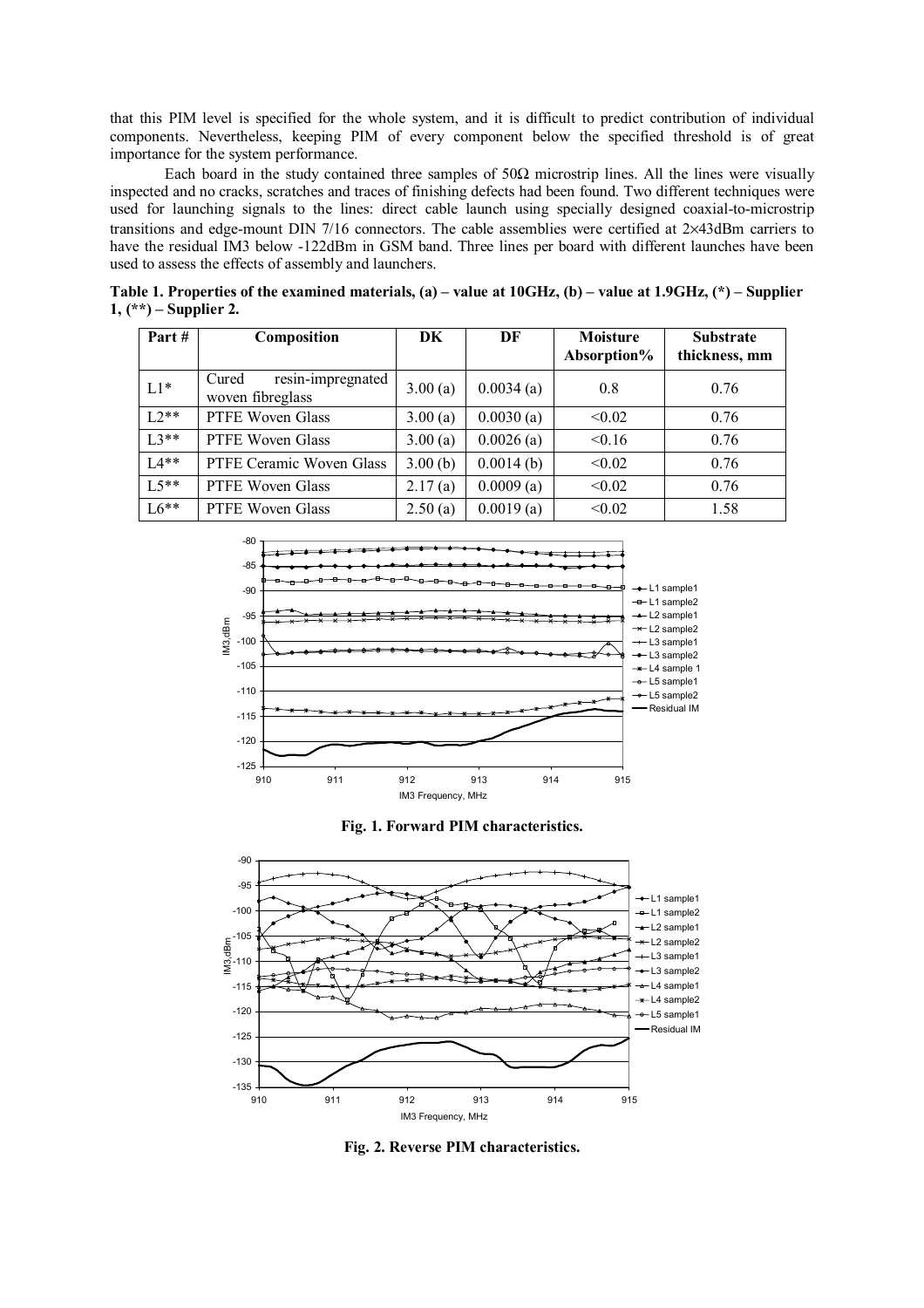#### **Material study results**

The results of Forward PIM measurements are presented in Fig.1. The laminate L3 exhibits the poorest performance closely followed by L1. The PIM characteristics of L2 and L5 are much better, and L4 shows the best performance and meets the specification of -112dBm. The tests have shown variations in PIM performance of the lines fabricated on the same board. This can be attributed to workmanship factor and also allows us to assess the measurement uncertainties.

Large variations of Reverse PIM level with frequency can be observed in Fig.2, although the sequence of the materials in respect to their PIM performance remains qualitatively the same. For some samples of L1 and L3 materials, PIM level changes for about 20dB. Such variations can be attributed to the increased return loss. Indeed, Reverse PIM can be affected by the standing wave pattern in the line and therefore exhibits such strong frequency dependence. It is noteworthy that the Reverse PIM is lower than the Forward PIM for all the materials, and for L4 and L5 it is below -112dBm.

The fact that all the samples retain similar relation between Forward and Reverse PIM suggests certain common PIM related properties of the materials. The data sheets for the materials have been carefully analysed and two parameters have come to the front. Table 1 shows that the two best materials have significantly lower losses than others, albeit the material L5 with lower loss than L4 had worse PIM performance. Another interesting observation is that the moisture absorption for L2, L5 and L4 is much less than for L1 and L3. In the study L1 and L3 materials have exhibited worse PIM than the other materials. It is noteworthy that L1 and L3 laminates come from different suppliers and have dissimilar structure, which emphasise the correlation between moisture absorption and PIM. This suggests the necessity of further investigation of the moisture effect that can facilitate copper oxide formation in course of lamination process and potentially cause PIM generation.

### **PIM dependence on the line length**

Four meander-like 50Ω lines of different length were fabricated on the L6 laminate so as to experimentally assess PIM dependence on the line length and to devise a simple formula for calculating the PIM level in dependence on the line length. In [11] it was found for the line with distributed nonlinear resistance that Forward IM3 current distribution along infinite transmission line could be expressed as follows:

$$
P_{\text{PIM}}(x), dBm = 20 \log \left[ \exp(-\alpha x) - \exp(-3\alpha x) \right] + C,
$$

where  $\alpha$  is attenuation constant, which can be easily estimated from the specified material parameters [10]. *C* is a fitting parameter obtained by an optimization technique.





Fig.3 shows the results of the measurements at 914.2MHz in comparison with the fitting procedure. The optimization process converged to  $C = -98.18$ dBm and theoretically predicted attenuation is  $0.052$ m<sup>-1</sup>. Maximum deviation of the experimental data from the theoretical curve is 6.17dBm. The value is commensurable with